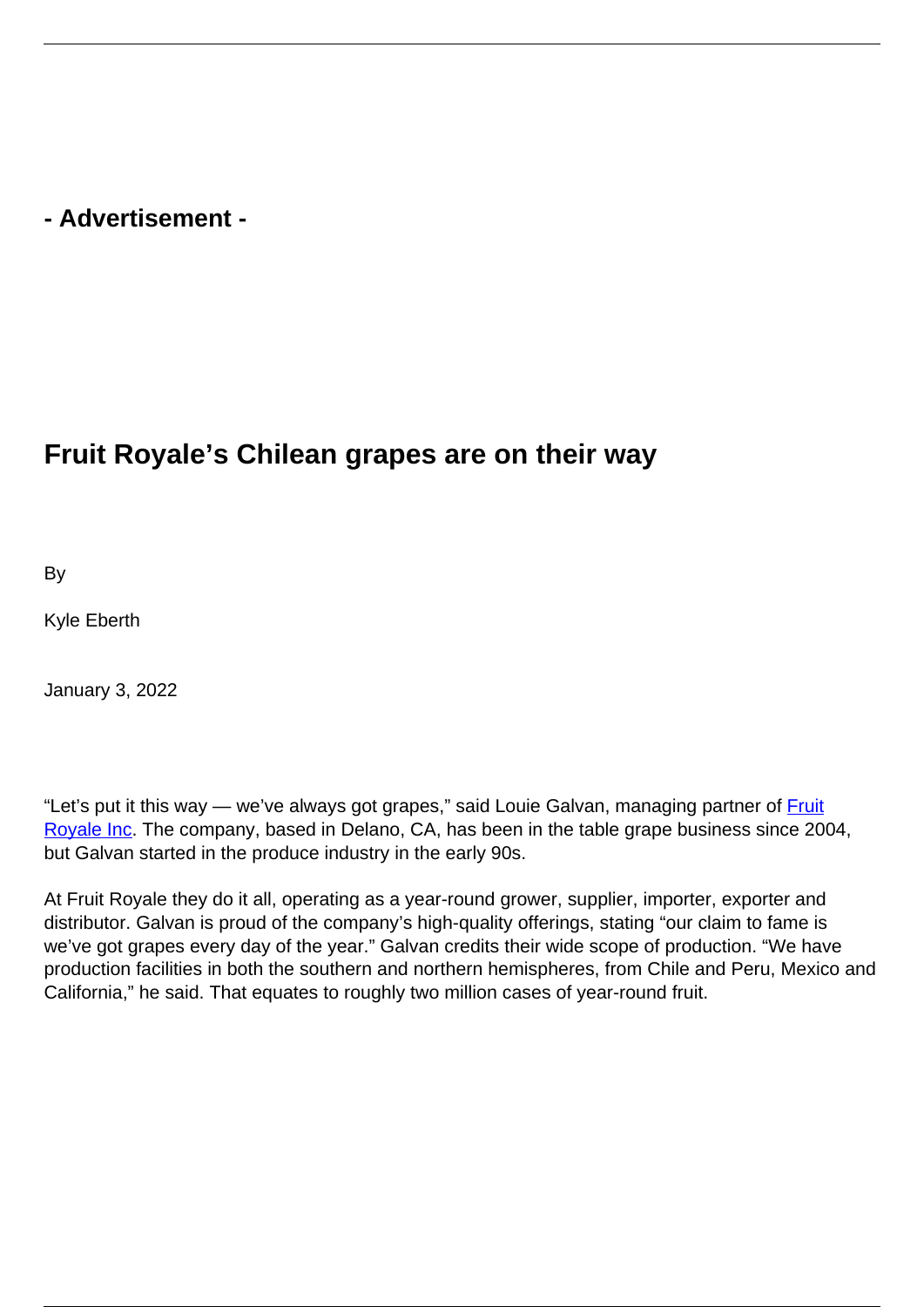

John Galvan, a partner at Fruit

Royale, inspecting a the Flame grapes crop in San Esteban, Chile.

"We just wrapped up our California season, and now our imports from Chile are on their way," he said. Regarding the Chilean imports, Galvan said volume is up and the fruit looks really good. "Our coolers are empty for the California 2021 season and the quality was outstanding right to the end, we expect the same for our Chilean grapes."

The company's Chilean ranches started harvesting their Perlons, Autumn Royales, Crimsons, Thompsons, and Ina-15's in mid-December, with Flames and Sugraones coming shortly thereafter. "We've got all the bell-ringers, Sweet Globe, and the Sweet Celebration, some of your IFG Varietals," he said. Fruit Royale partners with International Fruit Genetics (IFG), the world's largest private breeder of varietal table grapes.

Galvan gets excited about the new varieties, but admitted, "it's almost impossible to keep up with them all, every season we've got new varieties popping up that keep raising the bar on taste and size." Fruit Royale knows the importance of innovation within the industry, "we're trying to keep in front of it, we know that's what the customer wants," said Galvan.

Fruit Royale is seeing exciting category growth, but crucial to sustained success is consumer engagement and education. "Nowadays consumers want to know flavor profiles, what regions the fruit is coming from, and how you're stewarding the crop," he said. Access to that information is a positive for everyone, "informed buyers, buy more grapes."

Regarding all the talk about delays along the supply chain, Galvan isn't worried, "we haven't been impacted yet."